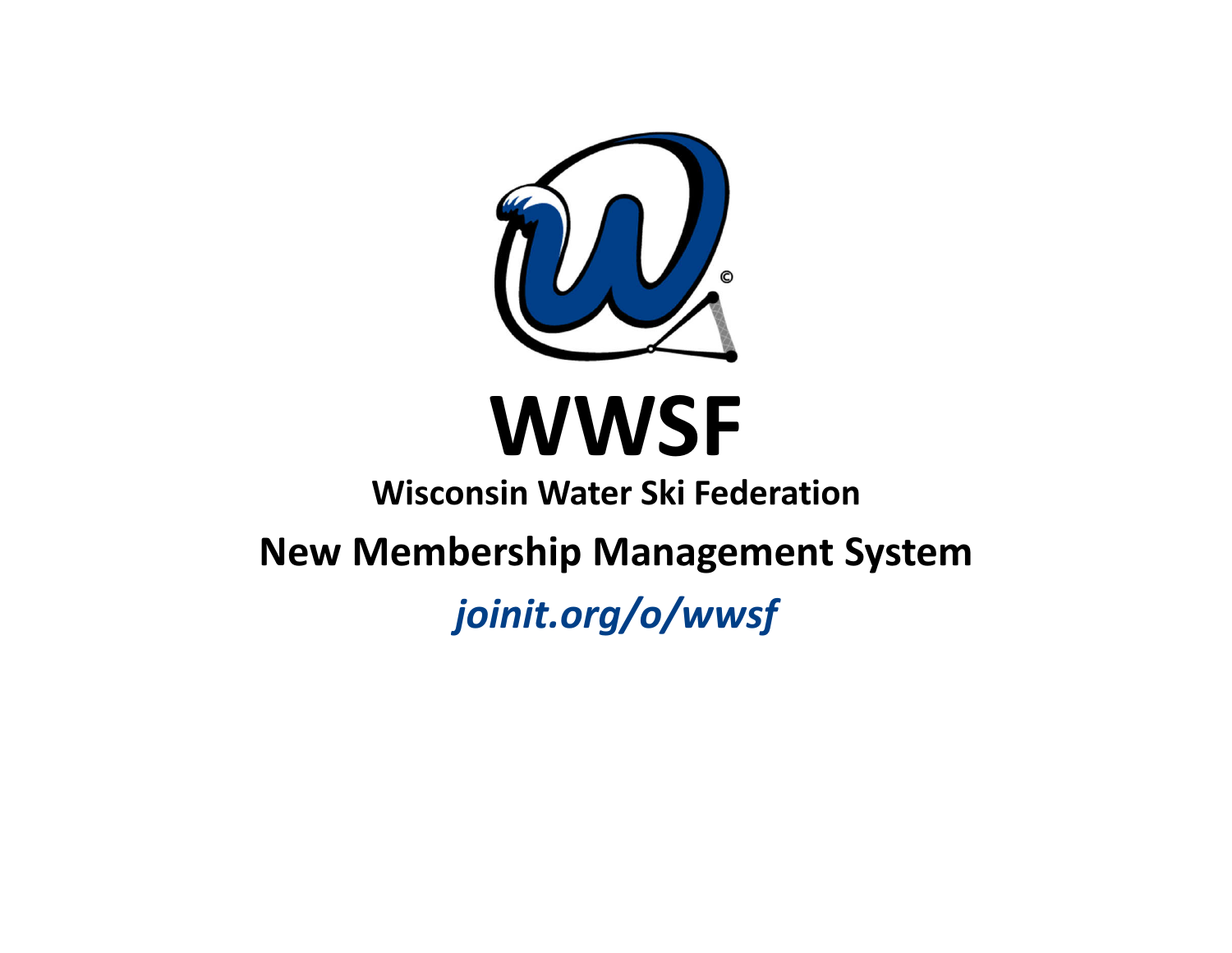

Follow the link from the WWSF website or type joinit.org/o/wwsf in your web browser.

#### Choose the appropriate membership type.

- $\bullet$ Individual
- $\bullet$ Family
- •Lifetime Individual
- Team/Club Affiliation
- $\bullet$ Collegiate Team Affiliation
- Associated Business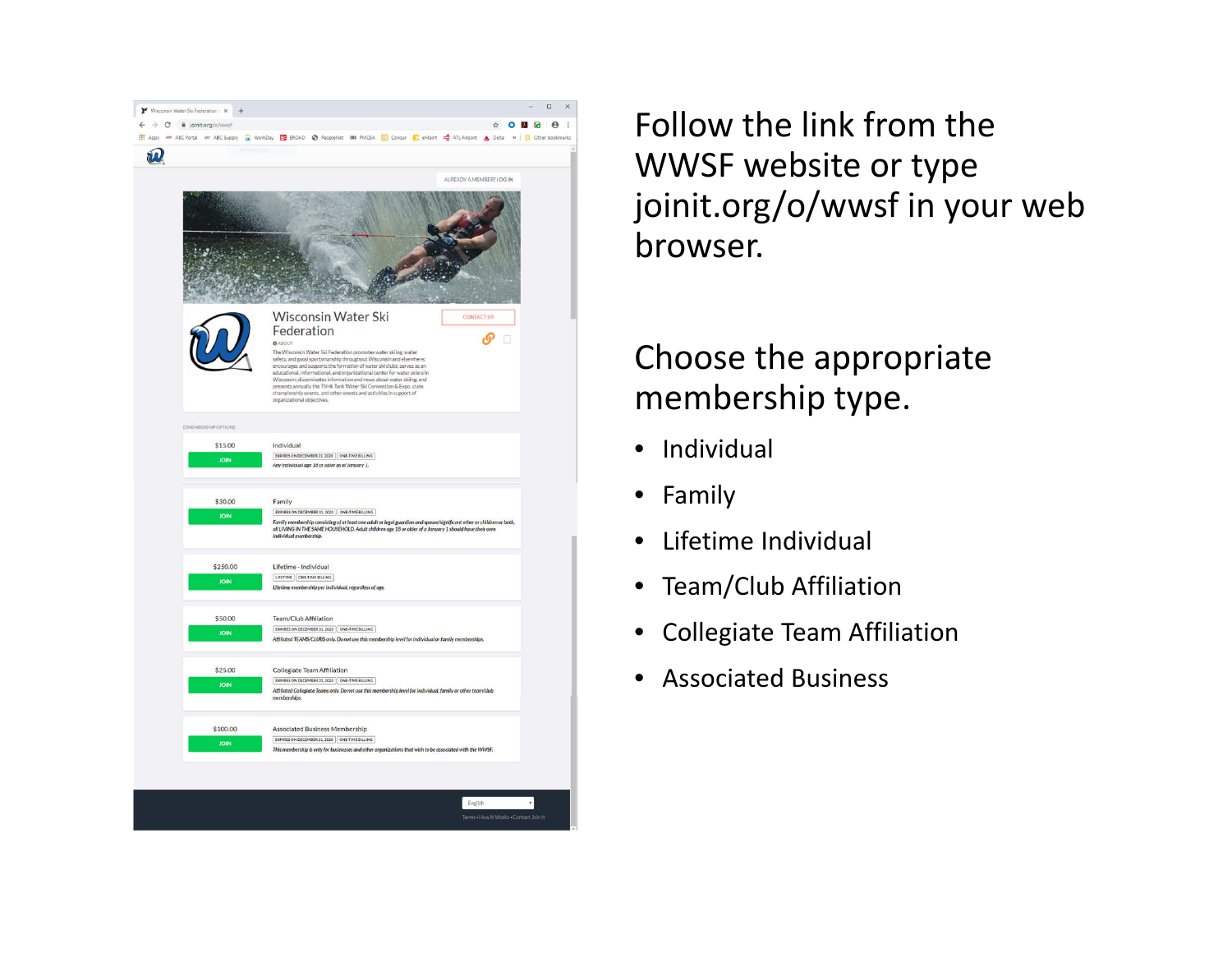#### WWSF Membership Types Defined

- $\bullet$  Individual any individual age 18 or older <u>as of January 1</u> of the membership year for which you are signing up or renewing.
- Family two or more members including at least one adult or legal guardian and spouse/significant other or children or both, all **LIVING IN THE SAME** HOUSEHOLD. Adult children age 18 or older of a January 1 should have their own individual membership.
- Lifetime Individual any individual, regardless of age.
- Team/Club Affiliation any team/club except collegiate teams.
- Collegiate Team Affiliation any collegiate team, regardless of whether or not the school is located in Wisconsin.
- Associated Business any business or other type of organization such as marinas, boat manufacturers, equipment manufacturers, suppliers, insurance companies, banks, etc.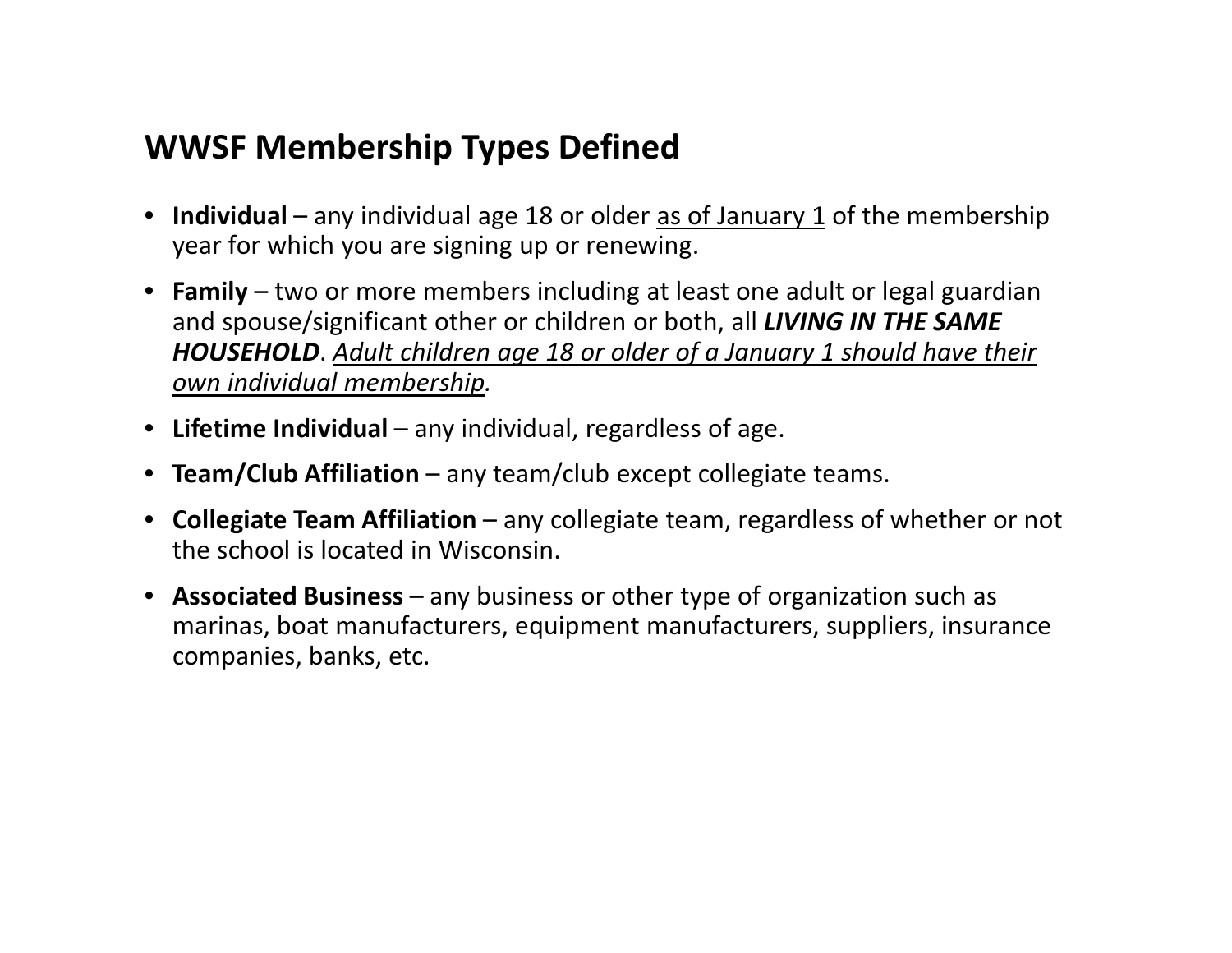| Individual for Wisconsin Water S $\times$ +                                                                                                                                  |                            |                                                                                                                                                     |                 |                   |                   | $\Box$ | $\times$ |
|------------------------------------------------------------------------------------------------------------------------------------------------------------------------------|----------------------------|-----------------------------------------------------------------------------------------------------------------------------------------------------|-----------------|-------------------|-------------------|--------|----------|
| > C @ joinit.org/o/wwsf/spRicTRTycs9qf9pa                                                                                                                                    |                            |                                                                                                                                                     |                 |                   |                   | 200    | ÷        |
| He Apps: ### ABC Portal ### ABC Supply W WorkDay B EROAD @ PeopleNet \$85 FMCSA C Concur C eMaint < aTL Airport A Delta                                                      |                            |                                                                                                                                                     |                 |                   | » Other bookmarks |        |          |
|                                                                                                                                                                              |                            |                                                                                                                                                     |                 |                   |                   |        |          |
|                                                                                                                                                                              |                            |                                                                                                                                                     |                 |                   |                   |        |          |
|                                                                                                                                                                              |                            | <b>Wisconsin Water Ski</b>                                                                                                                          |                 | <b>CONTACT US</b> |                   |        |          |
|                                                                                                                                                                              | Federation                 |                                                                                                                                                     |                 |                   |                   |        |          |
|                                                                                                                                                                              | <b>BAROUT</b>              |                                                                                                                                                     |                 |                   |                   |        |          |
|                                                                                                                                                                              |                            | The Wisconsin Water Ski Federation promotes water skiing, water<br>safety, and good sportsmanship throughout Wisconsin and elsewhere;               |                 |                   |                   |        |          |
|                                                                                                                                                                              |                            | encourages and supports the formation of water ski clubs: serves as an<br>educational, informational, and organizational center for water skiers in |                 |                   |                   |        |          |
|                                                                                                                                                                              |                            | Wisconsin; disseminates information and news about water skiing; and<br>presents annually the Think Tank Water Ski Convention & Expo, state         |                 |                   |                   |        |          |
|                                                                                                                                                                              | organizational objectives. | championship events, and other events and activities in support of                                                                                  |                 |                   |                   |        |          |
|                                                                                                                                                                              |                            |                                                                                                                                                     |                 |                   |                   |        |          |
| <b>INDIVIDUAL</b>                                                                                                                                                            | QUANTIT                    |                                                                                                                                                     | PAYMENT DETAILS |                   |                   |        |          |
| This membership does not                                                                                                                                                     | <b>SUBTOTAL</b>            | \$15.0                                                                                                                                              | Pay with card   |                   |                   |        |          |
| automatically re-bill and it will expire<br>on December 31, 2020                                                                                                             | <b>TOTAL</b>               |                                                                                                                                                     | Card number     | MM / YY           |                   |        |          |
|                                                                                                                                                                              |                            |                                                                                                                                                     |                 |                   |                   |        |          |
| Any individual age 18 or older as of January 1.                                                                                                                              |                            |                                                                                                                                                     |                 | <b>JOIN</b>       |                   |        |          |
|                                                                                                                                                                              |                            |                                                                                                                                                     |                 |                   |                   |        |          |
| <b>MEMBER INFORMATION</b>                                                                                                                                                    |                            |                                                                                                                                                     |                 |                   |                   |        |          |
| First Name*                                                                                                                                                                  | Last Name*                 |                                                                                                                                                     |                 |                   |                   |        |          |
| First Name                                                                                                                                                                   | Last Name                  |                                                                                                                                                     |                 |                   |                   |        |          |
| Email*                                                                                                                                                                       | Choose Password*           |                                                                                                                                                     |                 |                   |                   |        |          |
| Email                                                                                                                                                                        | Choose Password            |                                                                                                                                                     |                 |                   |                   |        |          |
| Date of Birth*<br>mm/dd/vvvv                                                                                                                                                 | Phone*<br>Phone            |                                                                                                                                                     |                 |                   |                   |        |          |
|                                                                                                                                                                              |                            |                                                                                                                                                     |                 |                   |                   |        |          |
| <b>ADDRESS*</b>                                                                                                                                                              |                            |                                                                                                                                                     |                 |                   |                   |        |          |
| <b>Street Address</b><br>Street Address                                                                                                                                      |                            |                                                                                                                                                     |                 |                   |                   |        |          |
|                                                                                                                                                                              |                            |                                                                                                                                                     |                 |                   |                   |        |          |
| City<br>Zip<br>City<br>Zip                                                                                                                                                   | State<br>Alabama v         | Country<br>United St T                                                                                                                              |                 |                   |                   |        |          |
| Team/Club Affiliation*                                                                                                                                                       |                            |                                                                                                                                                     |                 |                   |                   |        |          |
| --- Choose Team/Club Affiliation ---                                                                                                                                         |                            | ¥                                                                                                                                                   |                 |                   |                   |        |          |
| If you selected Other for Team/Club Affiliation, please indicate below.                                                                                                      |                            |                                                                                                                                                     |                 |                   |                   |        |          |
| Answer                                                                                                                                                                       |                            |                                                                                                                                                     |                 |                   |                   |        |          |
| Primary Sport Discipline*                                                                                                                                                    |                            |                                                                                                                                                     |                 |                   |                   |        |          |
| Show Ski                                                                                                                                                                     |                            | ۷                                                                                                                                                   |                 |                   |                   |        |          |
| Secondary Sport Discipline (can be same as Primary)*                                                                                                                         |                            |                                                                                                                                                     |                 |                   |                   |        |          |
| Show Ski                                                                                                                                                                     |                            | ¥                                                                                                                                                   |                 |                   |                   |        |          |
| Refund & Membership Policy*                                                                                                                                                  |                            |                                                                                                                                                     |                 |                   |                   |        |          |
| I understand that my membership is non-refundable and that my membership may<br>be suspended for conduct that is not consistent with the bylaws, policies and                |                            |                                                                                                                                                     |                 |                   |                   |        |          |
| procedures of the Wisconsin Water Ski Federation or any rules, bylaws, policies and<br>procedures of USA Water Ski & Wake Sports or any of its affiliated sport disciplines. |                            |                                                                                                                                                     |                 |                   |                   |        |          |
| I agree to the text above                                                                                                                                                    |                            |                                                                                                                                                     |                 |                   |                   |        |          |
|                                                                                                                                                                              |                            |                                                                                                                                                     |                 |                   |                   |        |          |
|                                                                                                                                                                              |                            |                                                                                                                                                     |                 |                   |                   |        |          |
|                                                                                                                                                                              |                            |                                                                                                                                                     |                 |                   |                   |        |          |
|                                                                                                                                                                              |                            |                                                                                                                                                     |                 |                   |                   |        |          |
|                                                                                                                                                                              |                            |                                                                                                                                                     |                 | English           |                   |        |          |

## Individual Membership

- 1. Complete the Member Information section.
- 2. Check the box to agree to the Refund & Membership Policy.
- 3. Enter credit card information.
- 4. Click the green Join button.

The quantity option is disabled for Individual Membership.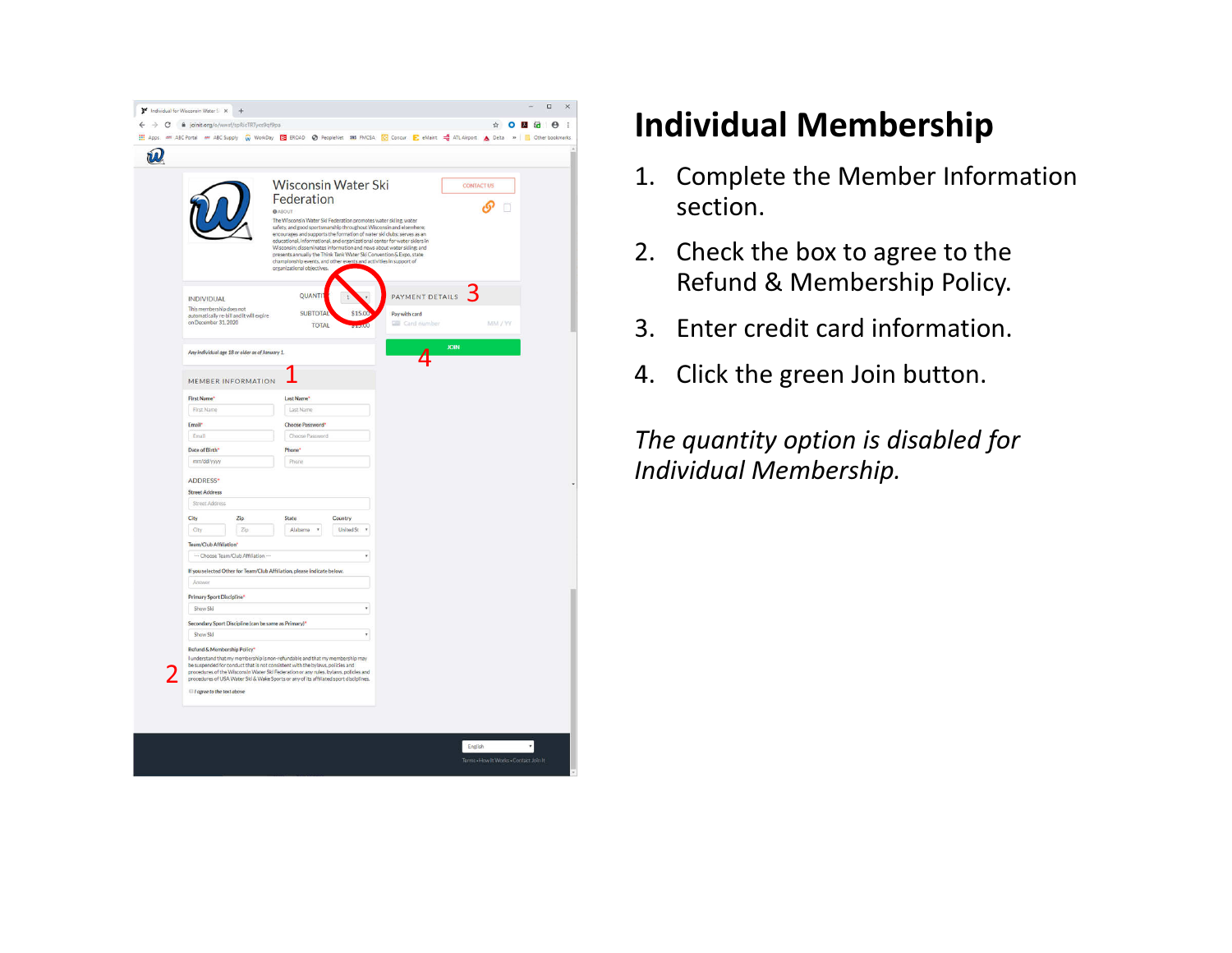| F Family for Wisconsin Water Ski F X +                                                                        |                                                                                                                                                                                                                                                                                                                                               |                                                                                                                                                                                                                                                                                                                                                                                                                                                                                                                                                                                 |                                                                                            | $\Box$<br>$\times$                                                                            |
|---------------------------------------------------------------------------------------------------------------|-----------------------------------------------------------------------------------------------------------------------------------------------------------------------------------------------------------------------------------------------------------------------------------------------------------------------------------------------|---------------------------------------------------------------------------------------------------------------------------------------------------------------------------------------------------------------------------------------------------------------------------------------------------------------------------------------------------------------------------------------------------------------------------------------------------------------------------------------------------------------------------------------------------------------------------------|--------------------------------------------------------------------------------------------|-----------------------------------------------------------------------------------------------|
| ← → C iii joinit.org/o/wwsf/nkZxJndZfHDPNbF76                                                                 |                                                                                                                                                                                                                                                                                                                                               |                                                                                                                                                                                                                                                                                                                                                                                                                                                                                                                                                                                 |                                                                                            | $\hat{H} \quad \bullet \quad \bullet \quad \bullet \quad \bullet \quad \bullet \quad \bullet$ |
|                                                                                                               |                                                                                                                                                                                                                                                                                                                                               |                                                                                                                                                                                                                                                                                                                                                                                                                                                                                                                                                                                 |                                                                                            |                                                                                               |
|                                                                                                               |                                                                                                                                                                                                                                                                                                                                               |                                                                                                                                                                                                                                                                                                                                                                                                                                                                                                                                                                                 |                                                                                            |                                                                                               |
| <b>FAMILY</b><br>This membership does not<br>automatically re-bill and it will expire<br>on December 31, 2020 | Federation<br><b>BABOUT</b><br>organizational objectives.<br><b>QUANTI</b><br><b>SUBTOTA</b><br><b>TOTAL</b>                                                                                                                                                                                                                                  | <b>Wisconsin Water Ski</b><br>The Wisconsin Water Ski Federation promotes water skiing, water<br>safety, and good sportsmanship throughout Wisconsin and elsewhere;<br>encourages and supports the formation of water ski clubs: serves as an<br>educational, informational, and organizational center for water skiers in<br>Wisconsin; disseminates information and news about water skiing; and<br>presents annually the Think Tank Water Ski Convention & Expo, state<br>championship events, and other events and activities in support of<br>ł<br>$\mathbf{v}$<br>\$30.00 | <b>CONTACTUS</b><br>Λ<br><b>PAYMENT DETAILS</b><br>Pay with card<br>Card number<br>MM / YY |                                                                                               |
| membership.                                                                                                   | Family membership consisting of at least one adult or legal guardian and<br>spouse/significant other or children or both, all LIVING IN THE SAME HOUSEHOLD.<br>Adult children age 18 or older of a January 1 should have their own individual                                                                                                 |                                                                                                                                                                                                                                                                                                                                                                                                                                                                                                                                                                                 | <b>JOIN</b>                                                                                |                                                                                               |
| <b>MEMBER INFORMATION</b><br>First Name*                                                                      | Last Name*                                                                                                                                                                                                                                                                                                                                    |                                                                                                                                                                                                                                                                                                                                                                                                                                                                                                                                                                                 |                                                                                            |                                                                                               |
| First Name                                                                                                    | Last Name                                                                                                                                                                                                                                                                                                                                     |                                                                                                                                                                                                                                                                                                                                                                                                                                                                                                                                                                                 |                                                                                            |                                                                                               |
| Email*                                                                                                        | Choose Password*                                                                                                                                                                                                                                                                                                                              |                                                                                                                                                                                                                                                                                                                                                                                                                                                                                                                                                                                 |                                                                                            |                                                                                               |
| Email                                                                                                         | Choose Password                                                                                                                                                                                                                                                                                                                               |                                                                                                                                                                                                                                                                                                                                                                                                                                                                                                                                                                                 |                                                                                            |                                                                                               |
| Date of Birth*                                                                                                | Phone                                                                                                                                                                                                                                                                                                                                         |                                                                                                                                                                                                                                                                                                                                                                                                                                                                                                                                                                                 |                                                                                            |                                                                                               |
| mm/dd/yyyy                                                                                                    | Phone                                                                                                                                                                                                                                                                                                                                         |                                                                                                                                                                                                                                                                                                                                                                                                                                                                                                                                                                                 |                                                                                            |                                                                                               |
| <b>ADDRESS*</b><br><b>Street Address</b>                                                                      |                                                                                                                                                                                                                                                                                                                                               |                                                                                                                                                                                                                                                                                                                                                                                                                                                                                                                                                                                 |                                                                                            |                                                                                               |
| <b>Street Address</b>                                                                                         |                                                                                                                                                                                                                                                                                                                                               |                                                                                                                                                                                                                                                                                                                                                                                                                                                                                                                                                                                 |                                                                                            |                                                                                               |
| City                                                                                                          | Zip<br>State                                                                                                                                                                                                                                                                                                                                  | Country                                                                                                                                                                                                                                                                                                                                                                                                                                                                                                                                                                         |                                                                                            |                                                                                               |
| City                                                                                                          | Zip<br>Alabama <b>v</b>                                                                                                                                                                                                                                                                                                                       | United St <b>v</b>                                                                                                                                                                                                                                                                                                                                                                                                                                                                                                                                                              |                                                                                            |                                                                                               |
| Team/Club Affiliation*                                                                                        |                                                                                                                                                                                                                                                                                                                                               |                                                                                                                                                                                                                                                                                                                                                                                                                                                                                                                                                                                 |                                                                                            |                                                                                               |
| --- Choose Team/Club Affiliation ---                                                                          |                                                                                                                                                                                                                                                                                                                                               | ۰                                                                                                                                                                                                                                                                                                                                                                                                                                                                                                                                                                               |                                                                                            |                                                                                               |
| Primary Sport Discipline*                                                                                     |                                                                                                                                                                                                                                                                                                                                               |                                                                                                                                                                                                                                                                                                                                                                                                                                                                                                                                                                                 |                                                                                            |                                                                                               |
| Show Ski                                                                                                      |                                                                                                                                                                                                                                                                                                                                               |                                                                                                                                                                                                                                                                                                                                                                                                                                                                                                                                                                                 |                                                                                            |                                                                                               |
|                                                                                                               | Secondary Sport Discipline (can be same as Primary)*                                                                                                                                                                                                                                                                                          |                                                                                                                                                                                                                                                                                                                                                                                                                                                                                                                                                                                 |                                                                                            |                                                                                               |
| Show Ski                                                                                                      |                                                                                                                                                                                                                                                                                                                                               | $^\mathrm{v}$                                                                                                                                                                                                                                                                                                                                                                                                                                                                                                                                                                   |                                                                                            |                                                                                               |
| Refund & Membership Policy*<br>I agree to the text above                                                      | I understand that my membership is non-refundable and that my membership may<br>be suspended for conduct that is not consistent with the bylaws, policies and<br>procedures of the Wisconsin Water Ski Federation or any rules, bylaws, policies and<br>procedures of USA Water Ski & Wake Sports or any of its affiliated sport disciplines. |                                                                                                                                                                                                                                                                                                                                                                                                                                                                                                                                                                                 |                                                                                            |                                                                                               |
| <b>MEMBER INFORMATION #2</b>                                                                                  |                                                                                                                                                                                                                                                                                                                                               |                                                                                                                                                                                                                                                                                                                                                                                                                                                                                                                                                                                 | The number of                                                                              |                                                                                               |
| First Name*                                                                                                   | Last Name*                                                                                                                                                                                                                                                                                                                                    |                                                                                                                                                                                                                                                                                                                                                                                                                                                                                                                                                                                 | <b>Member Information</b>                                                                  |                                                                                               |
| First Name                                                                                                    | Last Name                                                                                                                                                                                                                                                                                                                                     |                                                                                                                                                                                                                                                                                                                                                                                                                                                                                                                                                                                 |                                                                                            |                                                                                               |
| Email*                                                                                                        |                                                                                                                                                                                                                                                                                                                                               |                                                                                                                                                                                                                                                                                                                                                                                                                                                                                                                                                                                 | Sections is based on                                                                       |                                                                                               |
| Email                                                                                                         |                                                                                                                                                                                                                                                                                                                                               |                                                                                                                                                                                                                                                                                                                                                                                                                                                                                                                                                                                 | The number you                                                                             |                                                                                               |
| Date of Birth*                                                                                                | Phone                                                                                                                                                                                                                                                                                                                                         |                                                                                                                                                                                                                                                                                                                                                                                                                                                                                                                                                                                 |                                                                                            |                                                                                               |
| mm/dd/yyyy                                                                                                    | Phone                                                                                                                                                                                                                                                                                                                                         |                                                                                                                                                                                                                                                                                                                                                                                                                                                                                                                                                                                 | Selected in Step 1                                                                         |                                                                                               |
| <b>ADDRESS*</b>                                                                                               |                                                                                                                                                                                                                                                                                                                                               |                                                                                                                                                                                                                                                                                                                                                                                                                                                                                                                                                                                 |                                                                                            |                                                                                               |
| <b>Street Address</b>                                                                                         |                                                                                                                                                                                                                                                                                                                                               |                                                                                                                                                                                                                                                                                                                                                                                                                                                                                                                                                                                 |                                                                                            |                                                                                               |
| Street Address                                                                                                |                                                                                                                                                                                                                                                                                                                                               |                                                                                                                                                                                                                                                                                                                                                                                                                                                                                                                                                                                 |                                                                                            |                                                                                               |
| City                                                                                                          | Zip<br><b>State</b>                                                                                                                                                                                                                                                                                                                           | Country                                                                                                                                                                                                                                                                                                                                                                                                                                                                                                                                                                         |                                                                                            |                                                                                               |
|                                                                                                               |                                                                                                                                                                                                                                                                                                                                               |                                                                                                                                                                                                                                                                                                                                                                                                                                                                                                                                                                                 |                                                                                            |                                                                                               |

## Family Membership

- 1. Choose the quantity (number of people who will be in your family membership, maximum of 6, price remains same regardless of number, please review the requirements).
- 2. Complete the Member Information section for each member of your family.
- 3. Check the box to agree to the Refund & Membership Policy for each member of your family.
- 4. Enter credit card information.
- 5. Click the green Join button.

An email is required for each member of your family. You may re-use the same email for each membership record.

If you require more than 6 in your family membership, use the Membership Services contact form located on the WWSF website to make your request.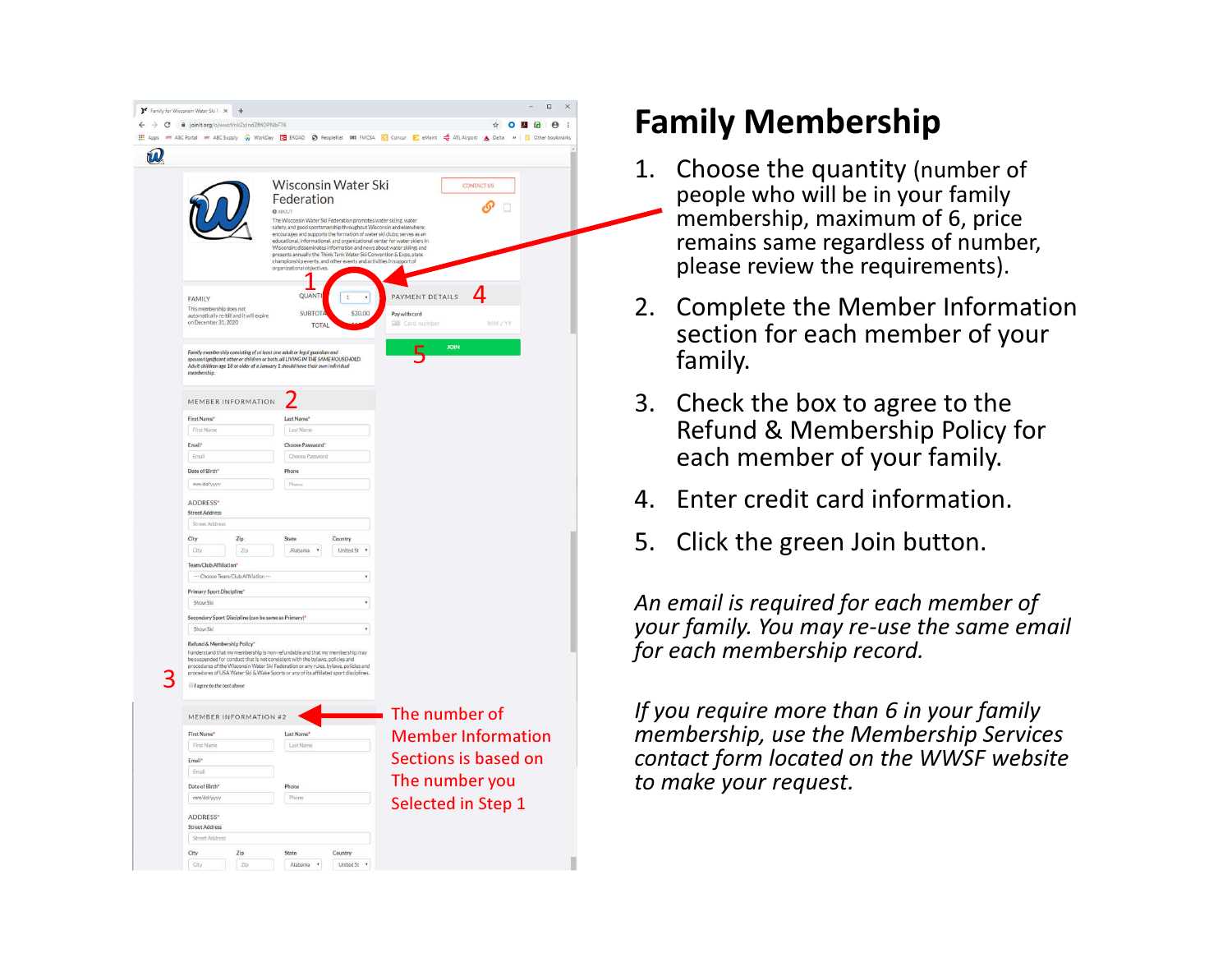| pinit.org/o/wwsf/W76nQZpWGNkCC2FvL<br>G                                                                  |                                                                                                                                                                                                                                                                                                                                                                                                                                                                                                                                                                                                              |                                                                |                  | ÷ |
|----------------------------------------------------------------------------------------------------------|--------------------------------------------------------------------------------------------------------------------------------------------------------------------------------------------------------------------------------------------------------------------------------------------------------------------------------------------------------------------------------------------------------------------------------------------------------------------------------------------------------------------------------------------------------------------------------------------------------------|----------------------------------------------------------------|------------------|---|
|                                                                                                          | He Apps am ABC Portal am ABC Supply W WorkDay E EROAD @ PeopleNet SMS FMCSA C Concur E eMaint < ATL Airport A Delta >>   Other bookmarks                                                                                                                                                                                                                                                                                                                                                                                                                                                                     |                                                                |                  |   |
|                                                                                                          | <b>Wisconsin Water Ski</b><br>Federation<br><b>BAROUT</b><br>The Wisconsin Water Ski Federation promotes water skiing, water<br>safety, and good sportsmanship throughout Wisconsin and elsewhere:<br>encourages and supports the formation of water ski clubs; serves as an<br>educational, informational, and organizational center for water skiers in<br>Wisconsin: disseminates information and news about water skiing: and<br>presents annually the Think Tank Water Ski Convention & Expo. state<br>championship events, and other events and activities in support of<br>organizational objectives. |                                                                | <b>CONTACTUS</b> |   |
| LIFETIME - INDIVIDUAL<br>This membership is a one time<br>payment and the membership does not<br>expire. | <b>QUANTI</b><br>$\mathbf{1}$<br><b>SUBTOTA</b><br>\$250,00<br><b>TOTAL</b>                                                                                                                                                                                                                                                                                                                                                                                                                                                                                                                                  | PAYMENT DETAILS<br>Pay with card<br>Card number<br><b>JOIN</b> | MM / YY          |   |
| Lifetime membership per individual, regardless of age.<br><b>MEMBER INFORMATION</b>                      |                                                                                                                                                                                                                                                                                                                                                                                                                                                                                                                                                                                                              |                                                                |                  |   |
| First Name*                                                                                              | Last Name*                                                                                                                                                                                                                                                                                                                                                                                                                                                                                                                                                                                                   |                                                                |                  |   |
| First Name                                                                                               | Last Name                                                                                                                                                                                                                                                                                                                                                                                                                                                                                                                                                                                                    |                                                                |                  |   |
| Email*                                                                                                   | Choose Password*                                                                                                                                                                                                                                                                                                                                                                                                                                                                                                                                                                                             |                                                                |                  |   |
|                                                                                                          | Choose Password                                                                                                                                                                                                                                                                                                                                                                                                                                                                                                                                                                                              |                                                                |                  |   |
| Email                                                                                                    |                                                                                                                                                                                                                                                                                                                                                                                                                                                                                                                                                                                                              |                                                                |                  |   |
| Date of Birth*                                                                                           | Phone*                                                                                                                                                                                                                                                                                                                                                                                                                                                                                                                                                                                                       |                                                                |                  |   |

## Lifetime Membership

- 1. Choose the quantity (the system will allow you to choose up to 4 Lifetime Individual Memberships @ \$250 each.)
- 2. Complete the Member Information section for each person you wish to sign up for Lifetime Membership and check the box to agree to the Refund & Membership Policy for each person.
- 3. Enter credit card information.
- 4. Click the green Join button.

An email is required for each person you sign up for Lifetime Membership. You may re-use the same email for each membership record.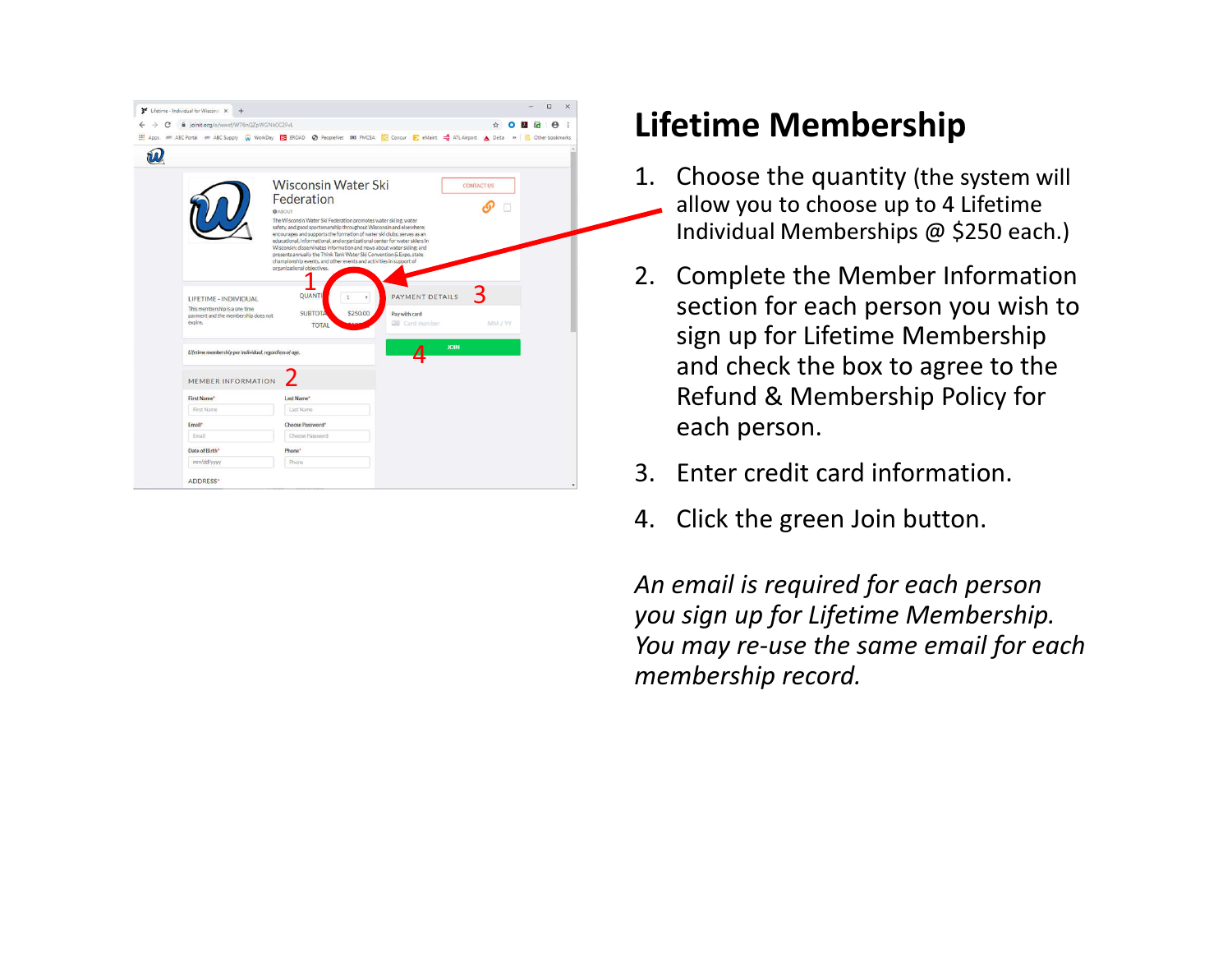| Team/Club Affiliation for Wiscon: X +                                                                                        |                                                                                                                                                                                                                                                                                                                                                                                                                                                                                                                                                                                                               |                               |                                                 |                  | $\Box$<br>$\times$                                                                                                                                                                                                                                                                                                                                                                                                                |
|------------------------------------------------------------------------------------------------------------------------------|---------------------------------------------------------------------------------------------------------------------------------------------------------------------------------------------------------------------------------------------------------------------------------------------------------------------------------------------------------------------------------------------------------------------------------------------------------------------------------------------------------------------------------------------------------------------------------------------------------------|-------------------------------|-------------------------------------------------|------------------|-----------------------------------------------------------------------------------------------------------------------------------------------------------------------------------------------------------------------------------------------------------------------------------------------------------------------------------------------------------------------------------------------------------------------------------|
| ← → C A joinit.org/o/wwsf/J6DNdEvLZJBcZe3J3                                                                                  |                                                                                                                                                                                                                                                                                                                                                                                                                                                                                                                                                                                                               |                               |                                                 |                  | $\qquad \qquad \, \hat{H} \quad \, \hat{H} \quad \, \hat{H} \quad \, \hat{H} \quad \, \hat{H} \quad \, \hat{H} \quad \, \hat{H} \quad \, \hat{H} \quad \, \hat{H} \quad \, \hat{H} \quad \, \hat{H} \quad \, \hat{H} \quad \, \hat{H} \quad \, \hat{H} \quad \, \hat{H} \quad \, \hat{H} \quad \, \hat{H} \quad \, \hat{H} \quad \, \hat{H} \quad \, \hat{H} \quad \, \hat{H} \quad \, \hat{H} \quad \, \hat{H} \quad \, \hat{H}$ |
|                                                                                                                              |                                                                                                                                                                                                                                                                                                                                                                                                                                                                                                                                                                                                               |                               |                                                 |                  |                                                                                                                                                                                                                                                                                                                                                                                                                                   |
|                                                                                                                              |                                                                                                                                                                                                                                                                                                                                                                                                                                                                                                                                                                                                               |                               |                                                 |                  |                                                                                                                                                                                                                                                                                                                                                                                                                                   |
|                                                                                                                              |                                                                                                                                                                                                                                                                                                                                                                                                                                                                                                                                                                                                               |                               |                                                 |                  |                                                                                                                                                                                                                                                                                                                                                                                                                                   |
|                                                                                                                              | <b>Wisconsin Water Ski</b><br>Federation<br><b>B</b> ABOUT<br>The Wisconsin Water Ski Federation promotes water skiing, water<br>safety, and good sportsmanship throughout Wisconsin and elsewhere;<br>encourages and supports the formation of water ski clubs; serves as an<br>educational, informational, and organizational center for water skiers in<br>Wisconsin; disseminates information and news about water skiing; and<br>presents annually the Think Tank Water Ski Convention & Expo, state<br>championship events, and other events and activities in support of<br>organizational objectives. |                               |                                                 | <b>CONTACTUS</b> |                                                                                                                                                                                                                                                                                                                                                                                                                                   |
| <b>TEAM/CLUB AFFILIATION</b><br>This membership does not<br>automatically re-bill and it will expire<br>on December 31, 2020 | <b>QUANTIT</b><br><b>SUBTOTA</b><br><b>TOTAL</b>                                                                                                                                                                                                                                                                                                                                                                                                                                                                                                                                                              | < 50                          | PAYMENT DETAILS<br>Pay with card<br>Card number | MM / YY          |                                                                                                                                                                                                                                                                                                                                                                                                                                   |
| Affiliated TEAMS/CLUBS only. Do not use this membership level for individual or family<br>memberships.                       |                                                                                                                                                                                                                                                                                                                                                                                                                                                                                                                                                                                                               |                               |                                                 | <b>JOIN</b>      |                                                                                                                                                                                                                                                                                                                                                                                                                                   |
| MEMBER INFORMATION                                                                                                           |                                                                                                                                                                                                                                                                                                                                                                                                                                                                                                                                                                                                               |                               |                                                 |                  |                                                                                                                                                                                                                                                                                                                                                                                                                                   |
| First Name*                                                                                                                  | Last Name*                                                                                                                                                                                                                                                                                                                                                                                                                                                                                                                                                                                                    |                               |                                                 |                  |                                                                                                                                                                                                                                                                                                                                                                                                                                   |
| First Name                                                                                                                   | Last Name                                                                                                                                                                                                                                                                                                                                                                                                                                                                                                                                                                                                     |                               |                                                 |                  |                                                                                                                                                                                                                                                                                                                                                                                                                                   |
| Email*                                                                                                                       | Choose Password*                                                                                                                                                                                                                                                                                                                                                                                                                                                                                                                                                                                              |                               |                                                 |                  |                                                                                                                                                                                                                                                                                                                                                                                                                                   |
| Email                                                                                                                        | Choose Password                                                                                                                                                                                                                                                                                                                                                                                                                                                                                                                                                                                               |                               |                                                 |                  |                                                                                                                                                                                                                                                                                                                                                                                                                                   |
| <b>ADDRESS*</b><br><b>Street Address</b>                                                                                     |                                                                                                                                                                                                                                                                                                                                                                                                                                                                                                                                                                                                               |                               |                                                 |                  |                                                                                                                                                                                                                                                                                                                                                                                                                                   |
| Street Address                                                                                                               |                                                                                                                                                                                                                                                                                                                                                                                                                                                                                                                                                                                                               |                               |                                                 |                  |                                                                                                                                                                                                                                                                                                                                                                                                                                   |
| City<br>Zip<br>City<br>Zip<br>Team/Club Name*<br>Answer                                                                      | <b>State</b><br>Alabama v                                                                                                                                                                                                                                                                                                                                                                                                                                                                                                                                                                                     | Country<br>United St <b>v</b> |                                                 |                  |                                                                                                                                                                                                                                                                                                                                                                                                                                   |
| <b>Primary Sport Discipline*</b>                                                                                             |                                                                                                                                                                                                                                                                                                                                                                                                                                                                                                                                                                                                               |                               |                                                 |                  |                                                                                                                                                                                                                                                                                                                                                                                                                                   |
| Show Ski                                                                                                                     |                                                                                                                                                                                                                                                                                                                                                                                                                                                                                                                                                                                                               |                               |                                                 |                  |                                                                                                                                                                                                                                                                                                                                                                                                                                   |
| <b>WWSF Division (for Show Ski Clubs only)*</b>                                                                              |                                                                                                                                                                                                                                                                                                                                                                                                                                                                                                                                                                                                               |                               |                                                 |                  |                                                                                                                                                                                                                                                                                                                                                                                                                                   |
| @ Division I<br><b>C</b> Division II<br>@ Division III<br>Primary Body of Water Where Team Skis*                             |                                                                                                                                                                                                                                                                                                                                                                                                                                                                                                                                                                                                               |                               |                                                 |                  |                                                                                                                                                                                                                                                                                                                                                                                                                                   |
| Answer                                                                                                                       |                                                                                                                                                                                                                                                                                                                                                                                                                                                                                                                                                                                                               |                               |                                                 |                  |                                                                                                                                                                                                                                                                                                                                                                                                                                   |
| Official Team Rep for WWSF Name*                                                                                             |                                                                                                                                                                                                                                                                                                                                                                                                                                                                                                                                                                                                               |                               |                                                 |                  |                                                                                                                                                                                                                                                                                                                                                                                                                                   |
| Answer                                                                                                                       |                                                                                                                                                                                                                                                                                                                                                                                                                                                                                                                                                                                                               |                               |                                                 |                  |                                                                                                                                                                                                                                                                                                                                                                                                                                   |
| Official Team Rep for WWSF Email Address*<br>Ariswer                                                                         |                                                                                                                                                                                                                                                                                                                                                                                                                                                                                                                                                                                                               |                               |                                                 |                  |                                                                                                                                                                                                                                                                                                                                                                                                                                   |
| Official Team Rep for WWSF Primary Phone Number*                                                                             |                                                                                                                                                                                                                                                                                                                                                                                                                                                                                                                                                                                                               |                               |                                                 |                  |                                                                                                                                                                                                                                                                                                                                                                                                                                   |
| Answer                                                                                                                       |                                                                                                                                                                                                                                                                                                                                                                                                                                                                                                                                                                                                               |                               |                                                 |                  |                                                                                                                                                                                                                                                                                                                                                                                                                                   |
| Alternate Team Rep for WWSF Name*                                                                                            |                                                                                                                                                                                                                                                                                                                                                                                                                                                                                                                                                                                                               |                               |                                                 |                  |                                                                                                                                                                                                                                                                                                                                                                                                                                   |
| Answer                                                                                                                       |                                                                                                                                                                                                                                                                                                                                                                                                                                                                                                                                                                                                               |                               |                                                 |                  |                                                                                                                                                                                                                                                                                                                                                                                                                                   |
| Alternate Team Rep for WWSF Email Address*                                                                                   |                                                                                                                                                                                                                                                                                                                                                                                                                                                                                                                                                                                                               |                               |                                                 |                  |                                                                                                                                                                                                                                                                                                                                                                                                                                   |
| Ariswer                                                                                                                      |                                                                                                                                                                                                                                                                                                                                                                                                                                                                                                                                                                                                               |                               |                                                 |                  |                                                                                                                                                                                                                                                                                                                                                                                                                                   |
| Alternate Team Rep for WWSF Primary Phone Number*                                                                            |                                                                                                                                                                                                                                                                                                                                                                                                                                                                                                                                                                                                               |                               |                                                 |                  |                                                                                                                                                                                                                                                                                                                                                                                                                                   |
| Answer                                                                                                                       |                                                                                                                                                                                                                                                                                                                                                                                                                                                                                                                                                                                                               |                               |                                                 |                  |                                                                                                                                                                                                                                                                                                                                                                                                                                   |
| President's Name*                                                                                                            |                                                                                                                                                                                                                                                                                                                                                                                                                                                                                                                                                                                                               |                               |                                                 |                  |                                                                                                                                                                                                                                                                                                                                                                                                                                   |
|                                                                                                                              |                                                                                                                                                                                                                                                                                                                                                                                                                                                                                                                                                                                                               |                               |                                                 |                  |                                                                                                                                                                                                                                                                                                                                                                                                                                   |

## Team/Club Affiliation

- 1. Complete the Member Information section. The First Name and Last Name should be that of the person who completed the membership application or renewal. Enter your team's or club's official mailing address in the appropriate fields.
- 2. Check the box to agree to the Refund & Membership Policy.
- 3. Enter credit card information.
- 4. Click the green Join button.

The quantity option is disabled for Team/Club Affiliation.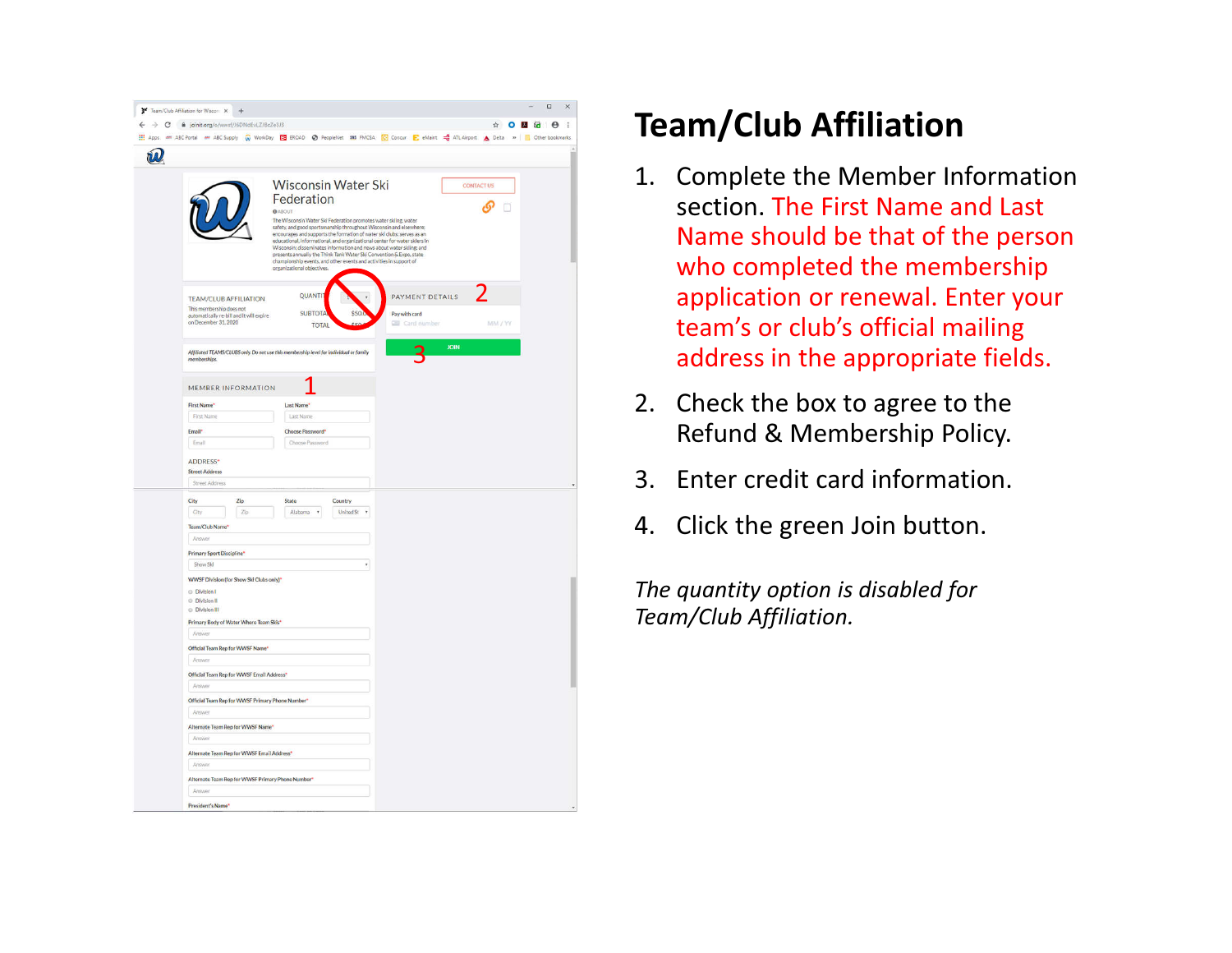| $\leftarrow$ $\rightarrow$ C $\quad$ a joinit.org/o/wwsf/zdfbtmCiqLpcXNujr<br>He Apps am ABC Portal am ABC Supply W WorkDay <b>ES</b> EROAD @ PeopleNet SMS FMCSA CO Concur E eMaint < ATL Airport A Delta<br>$^{22}$<br><b>Wisconsin Water Ski</b><br><b>CONTACT US</b><br>Federation<br><b>BAROUT</b><br>The Wisconsin Water Ski Federation promotes water skilng, water<br>safety, and good sportsmanship throughout Wisconsin and elsewhere;<br>encourages and supports the formation of water ski clubs; serves as an<br>educational, informational, and organizational center for water skiers in<br>Wisconsin; disseminates information and news about water skiing; and<br>presents annually the Think Tank Water Ski Convention & Expo, state<br>championship events, and other events and activities in support of<br>organizational objectives.<br><b>QUANTIT</b><br>PAYMENT DETAILS<br><b>COLLEGIATE TEAM</b><br><b>AFFILIATION</b><br><b>SUBTOTA</b><br>\$25.<br>Pay with card<br>This membership does not<br>automatically re-bill and it will expire<br>Card number<br>MM / YY<br><b>TOTAL</b><br>on December 31, 2020<br><b>JOIN</b><br>Affiliated Collegiate Teams only. Do not use this membership level for individual, family<br>or other team/club memberships.<br><b>MEMBER INFORMATION</b><br>First Name*<br>Last Name*<br>First Name<br>Last Name<br>Email*<br>Choose Password*<br>Choose Password<br>Email<br>Phone*<br>Phone<br>School*<br>Answer<br>President's Name*<br>Answer<br>President's Email Address*<br>Answer<br>President's Primary Phone Number*<br>Ariswer<br>Refund & Membership Policy for Affiliated Teams/Clubs*<br>I understand that my affiliated team/club membership is non-refundable and that<br>my team/club may be penalized or suspended for conduct that is not consistent<br>with the bylaws, policies and procedures of the Wisconsin Water Ski Federation or<br>any rules, bylaws, policies and procedures of USA Water Ski & Wake Sports or any<br>of its affiliated sport disciplines.<br>I agree to the text above<br>English<br>Terms . How It Works . Contact Join It | Collegiate Team Affiliation for W. X | $+$ |  | $\Box$<br>$\times$ |
|-------------------------------------------------------------------------------------------------------------------------------------------------------------------------------------------------------------------------------------------------------------------------------------------------------------------------------------------------------------------------------------------------------------------------------------------------------------------------------------------------------------------------------------------------------------------------------------------------------------------------------------------------------------------------------------------------------------------------------------------------------------------------------------------------------------------------------------------------------------------------------------------------------------------------------------------------------------------------------------------------------------------------------------------------------------------------------------------------------------------------------------------------------------------------------------------------------------------------------------------------------------------------------------------------------------------------------------------------------------------------------------------------------------------------------------------------------------------------------------------------------------------------------------------------------------------------------------------------------------------------------------------------------------------------------------------------------------------------------------------------------------------------------------------------------------------------------------------------------------------------------------------------------------------------------------------------------------------------------------------------------------------------------------------------------------------------------------------------------------------------------------|--------------------------------------|-----|--|--------------------|
|                                                                                                                                                                                                                                                                                                                                                                                                                                                                                                                                                                                                                                                                                                                                                                                                                                                                                                                                                                                                                                                                                                                                                                                                                                                                                                                                                                                                                                                                                                                                                                                                                                                                                                                                                                                                                                                                                                                                                                                                                                                                                                                                     |                                      |     |  | $\theta$ :         |
|                                                                                                                                                                                                                                                                                                                                                                                                                                                                                                                                                                                                                                                                                                                                                                                                                                                                                                                                                                                                                                                                                                                                                                                                                                                                                                                                                                                                                                                                                                                                                                                                                                                                                                                                                                                                                                                                                                                                                                                                                                                                                                                                     |                                      |     |  | Other bookmarks    |
|                                                                                                                                                                                                                                                                                                                                                                                                                                                                                                                                                                                                                                                                                                                                                                                                                                                                                                                                                                                                                                                                                                                                                                                                                                                                                                                                                                                                                                                                                                                                                                                                                                                                                                                                                                                                                                                                                                                                                                                                                                                                                                                                     |                                      |     |  |                    |
|                                                                                                                                                                                                                                                                                                                                                                                                                                                                                                                                                                                                                                                                                                                                                                                                                                                                                                                                                                                                                                                                                                                                                                                                                                                                                                                                                                                                                                                                                                                                                                                                                                                                                                                                                                                                                                                                                                                                                                                                                                                                                                                                     |                                      |     |  |                    |
|                                                                                                                                                                                                                                                                                                                                                                                                                                                                                                                                                                                                                                                                                                                                                                                                                                                                                                                                                                                                                                                                                                                                                                                                                                                                                                                                                                                                                                                                                                                                                                                                                                                                                                                                                                                                                                                                                                                                                                                                                                                                                                                                     |                                      |     |  |                    |
|                                                                                                                                                                                                                                                                                                                                                                                                                                                                                                                                                                                                                                                                                                                                                                                                                                                                                                                                                                                                                                                                                                                                                                                                                                                                                                                                                                                                                                                                                                                                                                                                                                                                                                                                                                                                                                                                                                                                                                                                                                                                                                                                     |                                      |     |  |                    |
|                                                                                                                                                                                                                                                                                                                                                                                                                                                                                                                                                                                                                                                                                                                                                                                                                                                                                                                                                                                                                                                                                                                                                                                                                                                                                                                                                                                                                                                                                                                                                                                                                                                                                                                                                                                                                                                                                                                                                                                                                                                                                                                                     |                                      |     |  |                    |
|                                                                                                                                                                                                                                                                                                                                                                                                                                                                                                                                                                                                                                                                                                                                                                                                                                                                                                                                                                                                                                                                                                                                                                                                                                                                                                                                                                                                                                                                                                                                                                                                                                                                                                                                                                                                                                                                                                                                                                                                                                                                                                                                     |                                      |     |  |                    |
|                                                                                                                                                                                                                                                                                                                                                                                                                                                                                                                                                                                                                                                                                                                                                                                                                                                                                                                                                                                                                                                                                                                                                                                                                                                                                                                                                                                                                                                                                                                                                                                                                                                                                                                                                                                                                                                                                                                                                                                                                                                                                                                                     |                                      |     |  |                    |
|                                                                                                                                                                                                                                                                                                                                                                                                                                                                                                                                                                                                                                                                                                                                                                                                                                                                                                                                                                                                                                                                                                                                                                                                                                                                                                                                                                                                                                                                                                                                                                                                                                                                                                                                                                                                                                                                                                                                                                                                                                                                                                                                     |                                      |     |  |                    |
|                                                                                                                                                                                                                                                                                                                                                                                                                                                                                                                                                                                                                                                                                                                                                                                                                                                                                                                                                                                                                                                                                                                                                                                                                                                                                                                                                                                                                                                                                                                                                                                                                                                                                                                                                                                                                                                                                                                                                                                                                                                                                                                                     |                                      |     |  |                    |
|                                                                                                                                                                                                                                                                                                                                                                                                                                                                                                                                                                                                                                                                                                                                                                                                                                                                                                                                                                                                                                                                                                                                                                                                                                                                                                                                                                                                                                                                                                                                                                                                                                                                                                                                                                                                                                                                                                                                                                                                                                                                                                                                     |                                      |     |  |                    |
|                                                                                                                                                                                                                                                                                                                                                                                                                                                                                                                                                                                                                                                                                                                                                                                                                                                                                                                                                                                                                                                                                                                                                                                                                                                                                                                                                                                                                                                                                                                                                                                                                                                                                                                                                                                                                                                                                                                                                                                                                                                                                                                                     |                                      |     |  |                    |
|                                                                                                                                                                                                                                                                                                                                                                                                                                                                                                                                                                                                                                                                                                                                                                                                                                                                                                                                                                                                                                                                                                                                                                                                                                                                                                                                                                                                                                                                                                                                                                                                                                                                                                                                                                                                                                                                                                                                                                                                                                                                                                                                     |                                      |     |  |                    |
|                                                                                                                                                                                                                                                                                                                                                                                                                                                                                                                                                                                                                                                                                                                                                                                                                                                                                                                                                                                                                                                                                                                                                                                                                                                                                                                                                                                                                                                                                                                                                                                                                                                                                                                                                                                                                                                                                                                                                                                                                                                                                                                                     |                                      |     |  |                    |
|                                                                                                                                                                                                                                                                                                                                                                                                                                                                                                                                                                                                                                                                                                                                                                                                                                                                                                                                                                                                                                                                                                                                                                                                                                                                                                                                                                                                                                                                                                                                                                                                                                                                                                                                                                                                                                                                                                                                                                                                                                                                                                                                     |                                      |     |  |                    |
|                                                                                                                                                                                                                                                                                                                                                                                                                                                                                                                                                                                                                                                                                                                                                                                                                                                                                                                                                                                                                                                                                                                                                                                                                                                                                                                                                                                                                                                                                                                                                                                                                                                                                                                                                                                                                                                                                                                                                                                                                                                                                                                                     |                                      |     |  |                    |
|                                                                                                                                                                                                                                                                                                                                                                                                                                                                                                                                                                                                                                                                                                                                                                                                                                                                                                                                                                                                                                                                                                                                                                                                                                                                                                                                                                                                                                                                                                                                                                                                                                                                                                                                                                                                                                                                                                                                                                                                                                                                                                                                     |                                      |     |  |                    |
|                                                                                                                                                                                                                                                                                                                                                                                                                                                                                                                                                                                                                                                                                                                                                                                                                                                                                                                                                                                                                                                                                                                                                                                                                                                                                                                                                                                                                                                                                                                                                                                                                                                                                                                                                                                                                                                                                                                                                                                                                                                                                                                                     |                                      |     |  |                    |
|                                                                                                                                                                                                                                                                                                                                                                                                                                                                                                                                                                                                                                                                                                                                                                                                                                                                                                                                                                                                                                                                                                                                                                                                                                                                                                                                                                                                                                                                                                                                                                                                                                                                                                                                                                                                                                                                                                                                                                                                                                                                                                                                     |                                      |     |  |                    |
|                                                                                                                                                                                                                                                                                                                                                                                                                                                                                                                                                                                                                                                                                                                                                                                                                                                                                                                                                                                                                                                                                                                                                                                                                                                                                                                                                                                                                                                                                                                                                                                                                                                                                                                                                                                                                                                                                                                                                                                                                                                                                                                                     |                                      |     |  |                    |
|                                                                                                                                                                                                                                                                                                                                                                                                                                                                                                                                                                                                                                                                                                                                                                                                                                                                                                                                                                                                                                                                                                                                                                                                                                                                                                                                                                                                                                                                                                                                                                                                                                                                                                                                                                                                                                                                                                                                                                                                                                                                                                                                     |                                      |     |  |                    |
|                                                                                                                                                                                                                                                                                                                                                                                                                                                                                                                                                                                                                                                                                                                                                                                                                                                                                                                                                                                                                                                                                                                                                                                                                                                                                                                                                                                                                                                                                                                                                                                                                                                                                                                                                                                                                                                                                                                                                                                                                                                                                                                                     |                                      |     |  |                    |
|                                                                                                                                                                                                                                                                                                                                                                                                                                                                                                                                                                                                                                                                                                                                                                                                                                                                                                                                                                                                                                                                                                                                                                                                                                                                                                                                                                                                                                                                                                                                                                                                                                                                                                                                                                                                                                                                                                                                                                                                                                                                                                                                     |                                      |     |  |                    |
|                                                                                                                                                                                                                                                                                                                                                                                                                                                                                                                                                                                                                                                                                                                                                                                                                                                                                                                                                                                                                                                                                                                                                                                                                                                                                                                                                                                                                                                                                                                                                                                                                                                                                                                                                                                                                                                                                                                                                                                                                                                                                                                                     |                                      |     |  |                    |
|                                                                                                                                                                                                                                                                                                                                                                                                                                                                                                                                                                                                                                                                                                                                                                                                                                                                                                                                                                                                                                                                                                                                                                                                                                                                                                                                                                                                                                                                                                                                                                                                                                                                                                                                                                                                                                                                                                                                                                                                                                                                                                                                     |                                      |     |  |                    |

## Collegiate Team Affiliation

- 1. Complete the Member Information section. The First Name and Last Name should be that of the person who completed the membership application or renewal. Enter your team's or club's official mailing address in the appropriate fields.
- 2. Check the box to agree to the Refund & Membership Policy.
- 3. Enter credit card information.
- 4. Click the green Join button.

The quantity option is disabled for Collegiate Team Affiliation.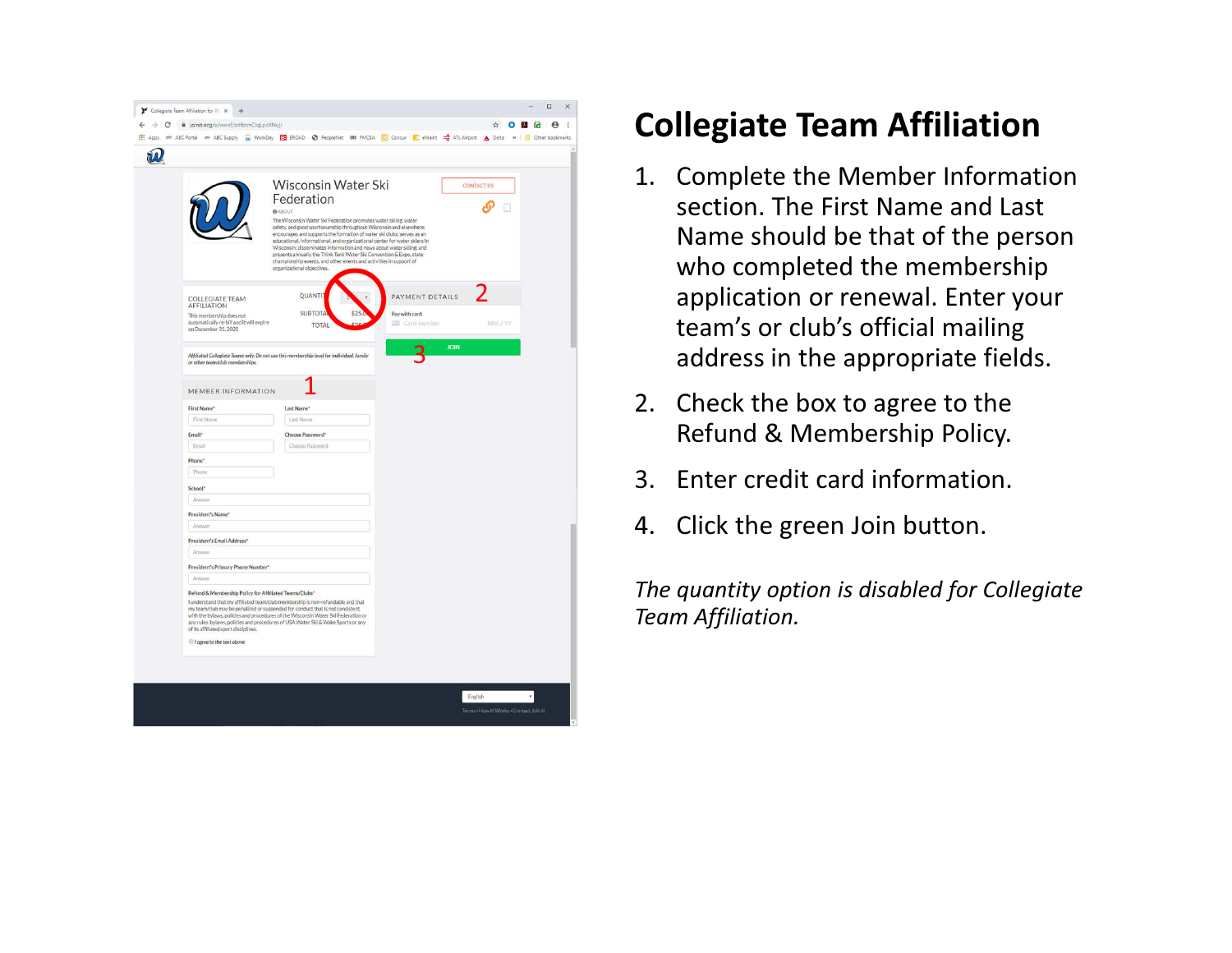|                                                                                                                                          | <b>Wisconsin Water Ski</b><br>Federation<br><b>BAROUT</b><br>The Wisconsin Water Ski Federation promotes water skiing, water<br>safety, and good sportsmanship throughout Wisconsin and elsewhere;<br>encourages and supports the formation of water ski clubs; serves as an<br>educational, informational, and organizational center for water skiers in<br>Wisconsin; disseminates information and news about water skiing; and<br>presents annually the Think Tank Water Ski Convention & Expo. state<br>championship events, and other events and activities in support of<br>organizational objectives. |                                                        | <b>CONTACT US</b> |  |
|------------------------------------------------------------------------------------------------------------------------------------------|--------------------------------------------------------------------------------------------------------------------------------------------------------------------------------------------------------------------------------------------------------------------------------------------------------------------------------------------------------------------------------------------------------------------------------------------------------------------------------------------------------------------------------------------------------------------------------------------------------------|--------------------------------------------------------|-------------------|--|
| <b>ASSOCIATED BUSINESS</b><br>MEMBERSHIP<br>This membership does not<br>automatically re-bill and it will expire<br>on December 31, 2020 | <b>QUANTIT</b><br><b>SUBTOTA</b><br>\$100<br><b>TOTAL</b>                                                                                                                                                                                                                                                                                                                                                                                                                                                                                                                                                    | PAYMENT DETAILS<br>Pay with card<br><b>Card number</b> | MM / YY           |  |
| associated with the WWSF.                                                                                                                | This membership is only for businesses and other organizations that wish to be                                                                                                                                                                                                                                                                                                                                                                                                                                                                                                                               |                                                        | <b>JOIN</b>       |  |
| <b>MEMBER INFORMATION</b>                                                                                                                |                                                                                                                                                                                                                                                                                                                                                                                                                                                                                                                                                                                                              |                                                        |                   |  |
| <b>First Name*</b>                                                                                                                       | Last Name*                                                                                                                                                                                                                                                                                                                                                                                                                                                                                                                                                                                                   |                                                        |                   |  |
| First Name                                                                                                                               | Last Name                                                                                                                                                                                                                                                                                                                                                                                                                                                                                                                                                                                                    |                                                        |                   |  |
| Email*                                                                                                                                   | Choose Password*                                                                                                                                                                                                                                                                                                                                                                                                                                                                                                                                                                                             |                                                        |                   |  |
| Email                                                                                                                                    | Choose Password                                                                                                                                                                                                                                                                                                                                                                                                                                                                                                                                                                                              |                                                        |                   |  |
| Phone*                                                                                                                                   |                                                                                                                                                                                                                                                                                                                                                                                                                                                                                                                                                                                                              |                                                        |                   |  |
| Phone                                                                                                                                    |                                                                                                                                                                                                                                                                                                                                                                                                                                                                                                                                                                                                              |                                                        |                   |  |
| <b>Business Name*</b>                                                                                                                    |                                                                                                                                                                                                                                                                                                                                                                                                                                                                                                                                                                                                              |                                                        |                   |  |
| Answer                                                                                                                                   |                                                                                                                                                                                                                                                                                                                                                                                                                                                                                                                                                                                                              |                                                        |                   |  |
| <b>Type of Business*</b>                                                                                                                 |                                                                                                                                                                                                                                                                                                                                                                                                                                                                                                                                                                                                              |                                                        |                   |  |
| Answer                                                                                                                                   |                                                                                                                                                                                                                                                                                                                                                                                                                                                                                                                                                                                                              |                                                        |                   |  |
| Refund & Membership Policy for Associated Businesses*<br>affiliated sport disciplines.                                                   | I understand that my associated business membership is non-refundable and that<br>my membership may be suspended for conduct that is not consistent with the<br>bylaws, policies and procedures of the Wisconsin Water Ski Federation or any rules,<br>bylaws, policies and procedures of USA Water Ski & Wake Sports or any of its                                                                                                                                                                                                                                                                          |                                                        |                   |  |
| I agree to the text above                                                                                                                |                                                                                                                                                                                                                                                                                                                                                                                                                                                                                                                                                                                                              |                                                        |                   |  |
|                                                                                                                                          |                                                                                                                                                                                                                                                                                                                                                                                                                                                                                                                                                                                                              |                                                        |                   |  |

#### Associated Business

- 1. Complete the Member Information section.
- 2. Check the box to agree to the Refund & Membership Policy.
- 3. Enter credit card information.
- 4. Click the green Join button.

The quantity option is disabled for Associated Business membership.